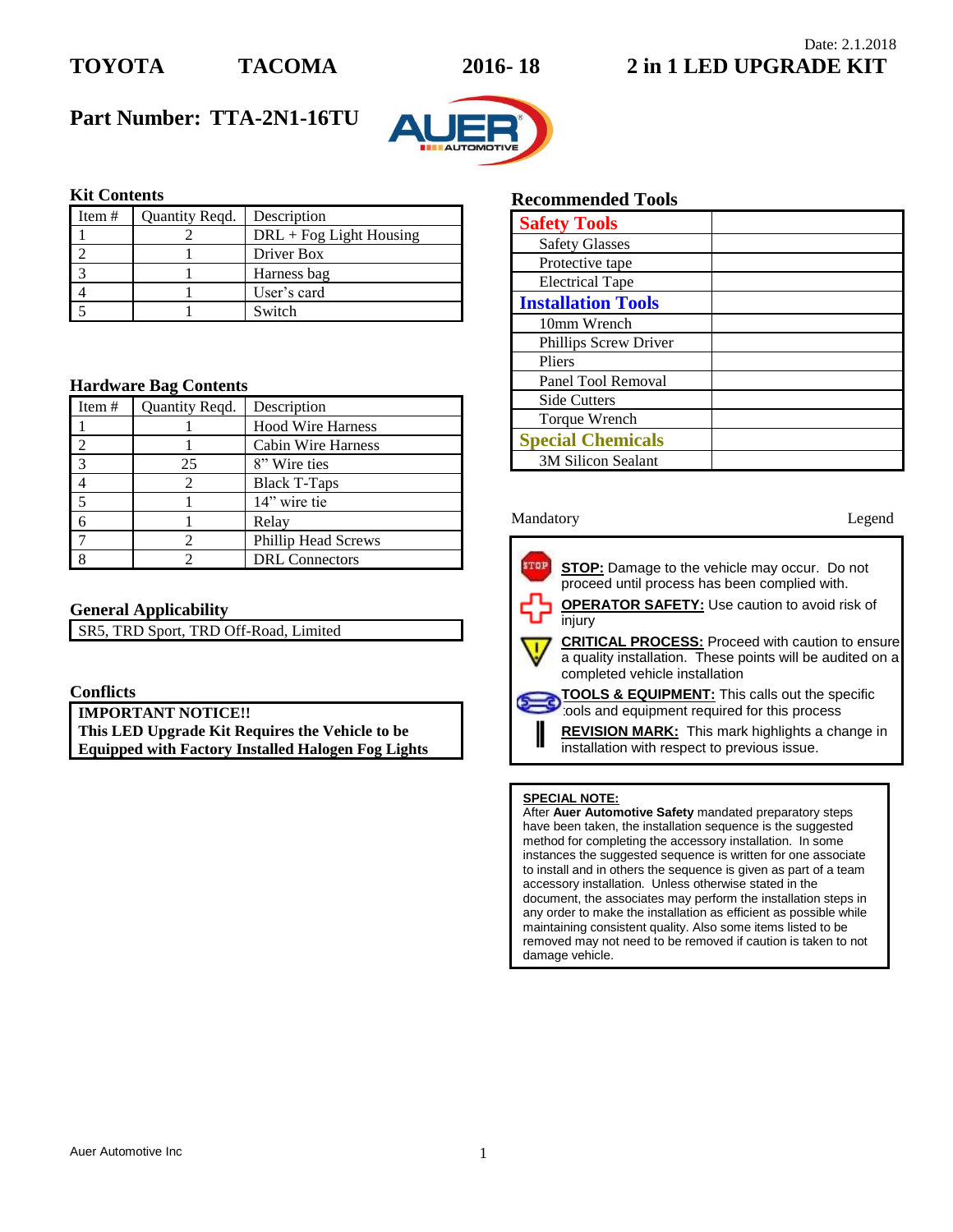Care must be taken when installing this accessory to ensure damage does not occur to the vehicle. The installation of this accessory should follow approved guidelines to ensure quality installation.

# **Preparation**



Remove negative battery cable



# **Installation**

- 1. From front of vehicle, lay the DRL's wire harness on the engine compartment, left side from the battery towards the firewall of the car.
- 2. Locate the large vehicle harness grommet on the left side. If accessible, cut the auxiliary wiring access nipple off the grommet or cut  $\frac{1}{4}$ " slit in grommet and push the red, black, black-white and red-white wires through firewall. Note: Extra caution should be taken not to damage the connector's pin. Seal with 3M Silicone sealant (picture

1)



Picture 1

## **Vehicle Disassembly**

3. Remove driver side door scuff plate. Disengage with panel tool and remove (picture 2)

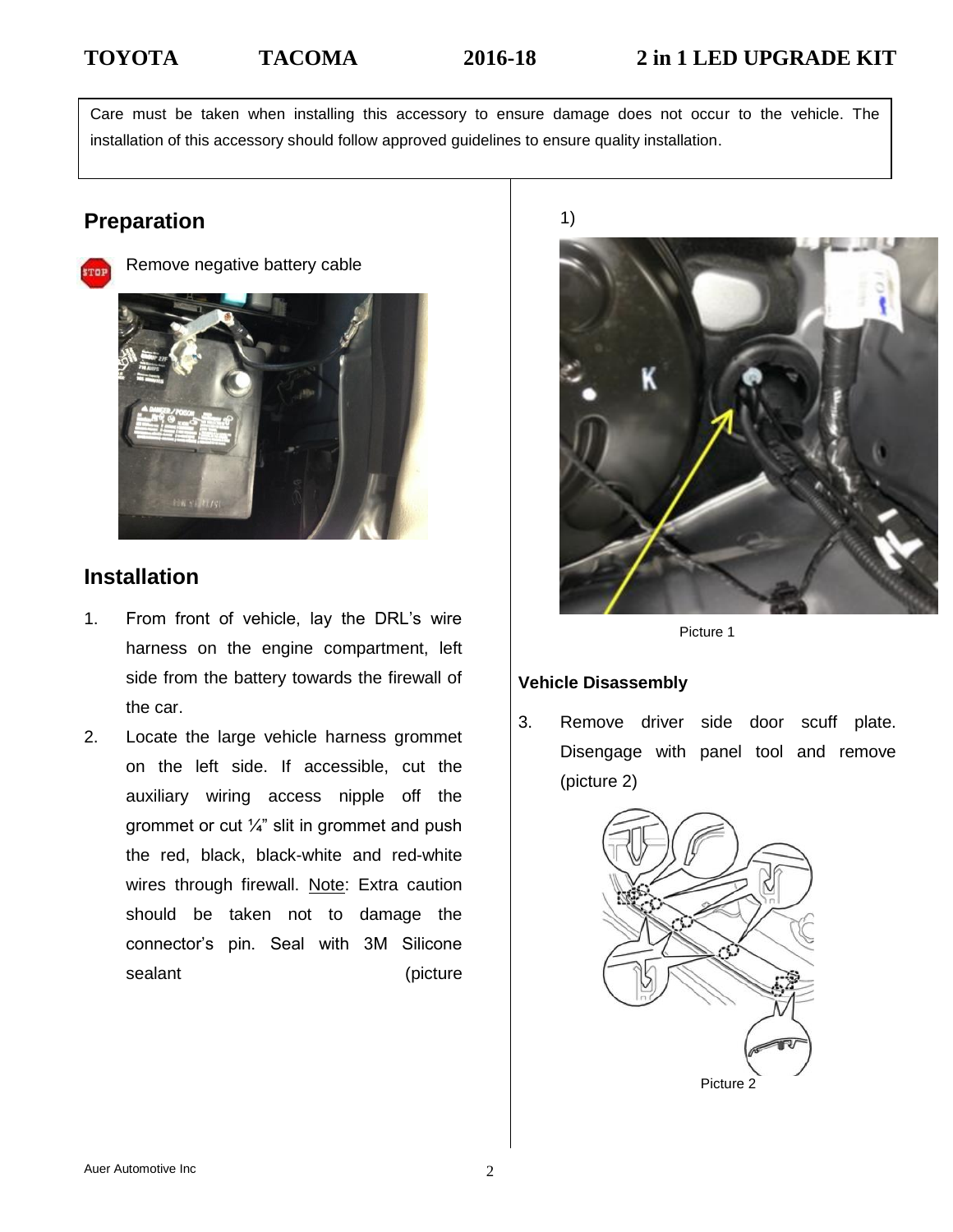4. Remove the driver side cowl side trim: Remove clip, then disengage cowl plate (pictures 3 and 3A)





Picture 3A

5. Remove the dash panel on the left side of steering wheel (picture 4).



6. From inside the cabin, locate the wires that were pushed through in step 2. It will be the

grommet left of the emergency brake (picture 5).



- 7. Route the wire harness to reach the left area of the steering wheel
- 8. Push the pins into the connector supplied in kit. The plastic connects have a mark with a positive (+) and a negative (-) symbol. Push the red wires into the "+" symbol and the black wires into the "-" symbol (picture 6)



Picture 6

- 9. Connect the driver box to the wires pushed into the connectors on step 8 (make sure wire colors are aligned: black with black and red with red).
- 10. Using a 14" wire tie, secure the driver box to next to the steering wheel column (pic. 7).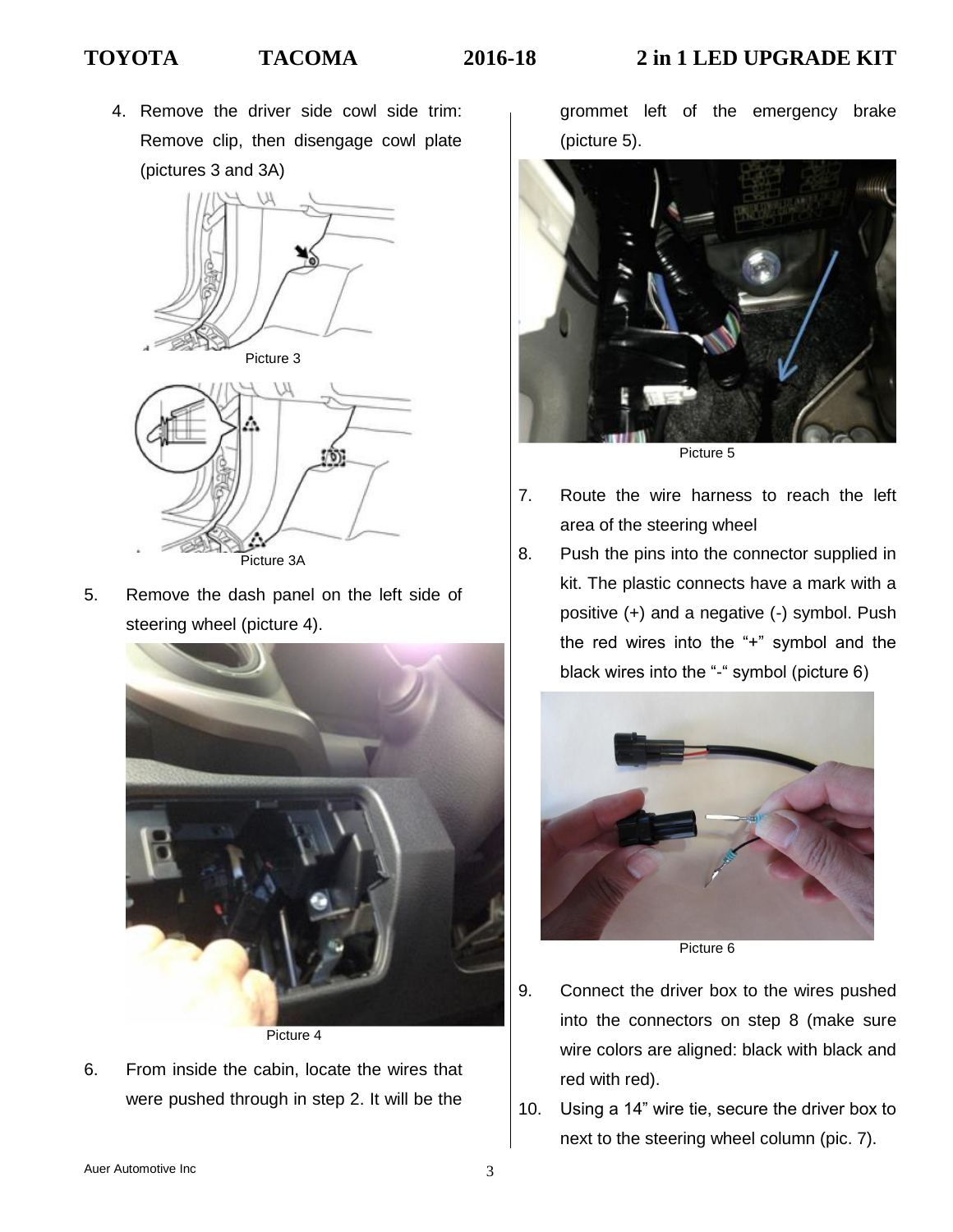

Picture 7

11. Install a BLACK T-tap to connector IC3 pin 8, gray wire. IC3 is located at the kick panel. Then connect the red wire from DRL harness to the t-tap (pictures 8~8C).



Picture 8: DRL red wire to connector (IC3, pin8)





12. Install a BLACK T-tap to connector D35 pin 1, green wire. D35 is located at the back of the cargo light switch. Then connect the blue wire from DRL harness to the t-tap (pictures 9~9C).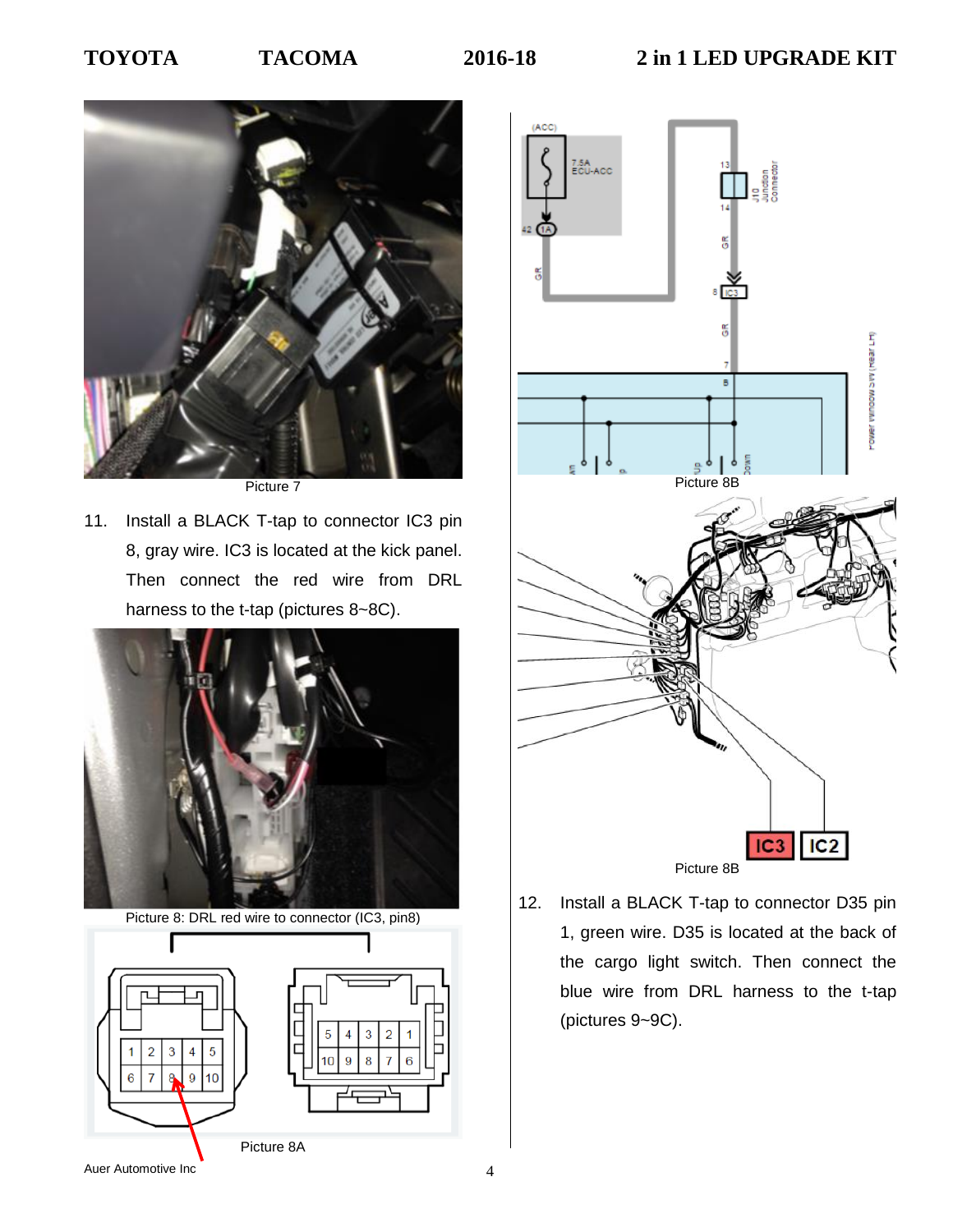

Picture 9: DRL blue wire to connector D35, pin1 (green wire)





Picture 9B



13. Secure ground (black) wire to bolt by the kick panel (picture 10).



Picture 10

14. Secure relay, fuse and any excess wire from t-taps to factory wire harness, next to driver box (picture 11).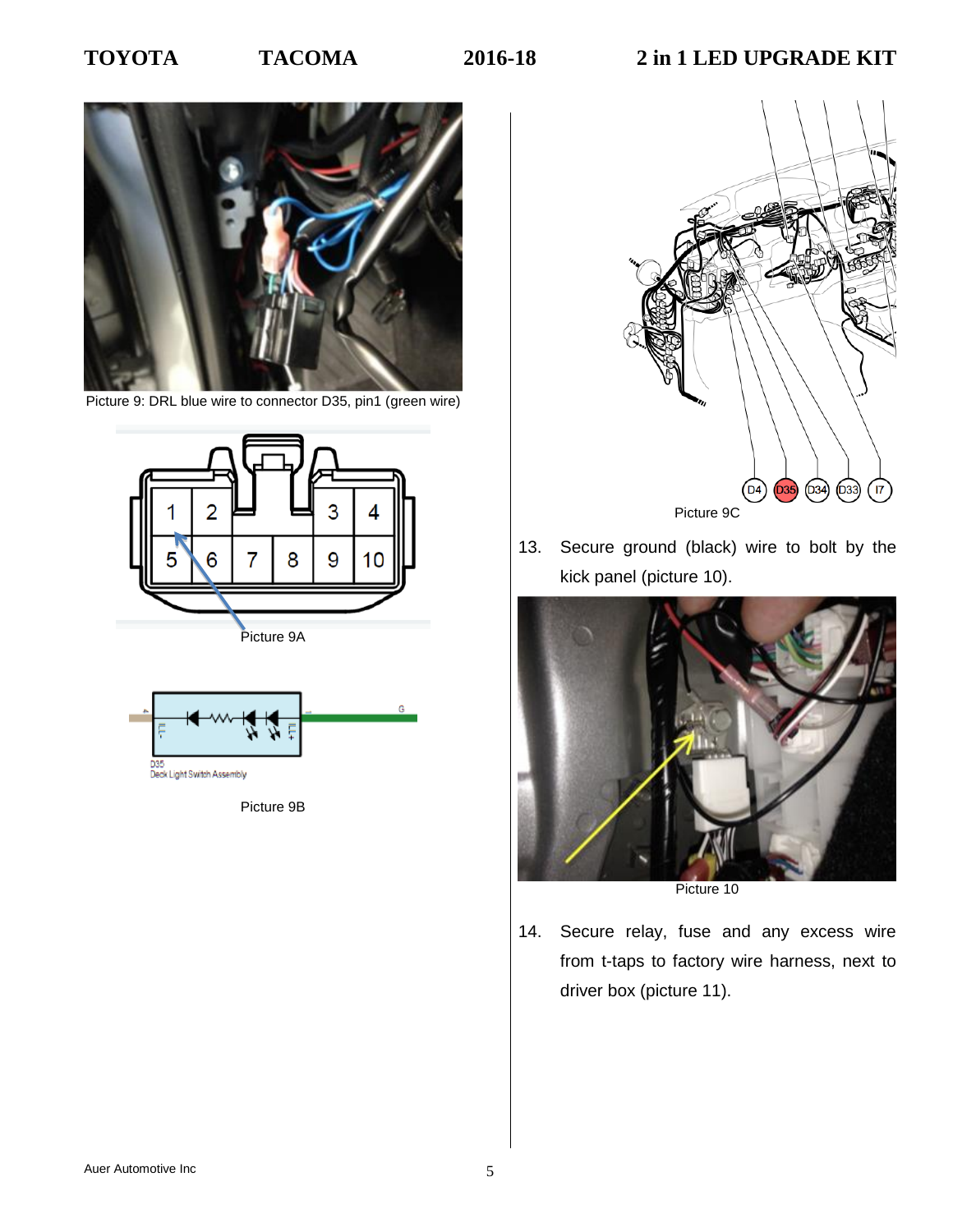# **TOYOTA TACOMA 2016-18 2 in 1 LED UPGRADE KIT**



Picture 11

15. Use an empty switch knock out on left panel, (next to the cargo light switch) and mount switch into switch knock out (picture 12).



Picture 12



Picture 12A

- 16. Plug DRL harness into switch.
- 17. Reinstall dash panels and connectors.

## **ENGINE COMPARTMENT**

18. Using wire ties, secure the DRL's wire harness along the driver side of vehicle (pictures 13~13B)



Picture 13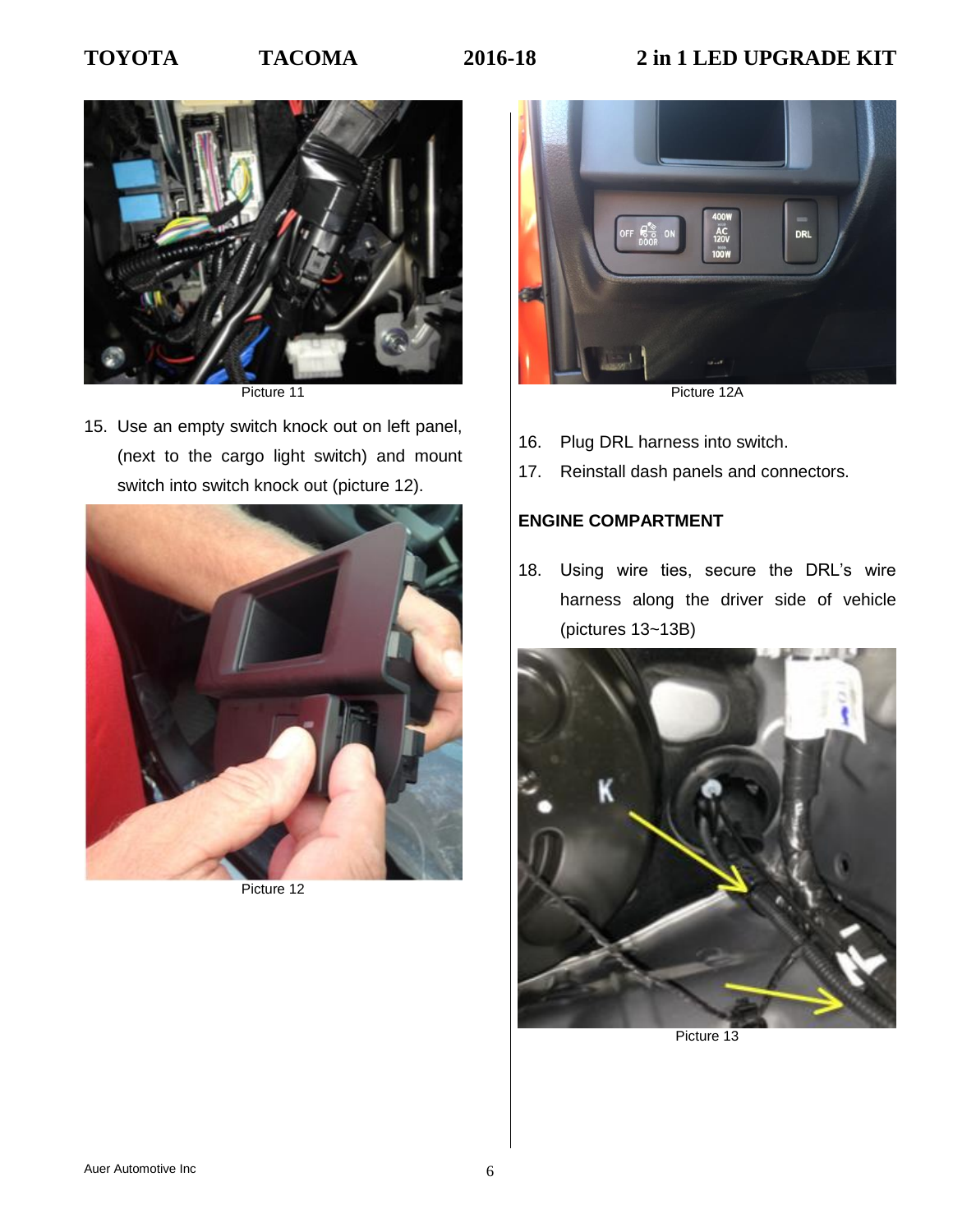## **TOYOTA TACOMA 2016-18 2 in 1 LED UPGRADE KIT**



Picture 13A



Picture 13B

19. Remove the radiator cover shield (picture 14)



Picture 14

- 20. Run the wire harness to the right side on top of the radiator housing and drop right side of wire harness to reach behind headlamp compartment area.
- 21. Unplug the driver side factory fog light by accessing from up above the headlamp (picture 15). Then remove the factory fog light: remove Philip screw (do not discard screw, as it will be used to mount 2in1 light).



Picture 15



- 22. Repeat step 19 on passenger side.
- 23. Mount the LH and RH 2 in 1 Lights into bezels.
- 24. At the driver side, take the 2 in 1 light and plug the factory fog light connector into 2 in1 fog light terminal and then connect the DRL harness to the 2 in 1 light DRL terminal (picture 16).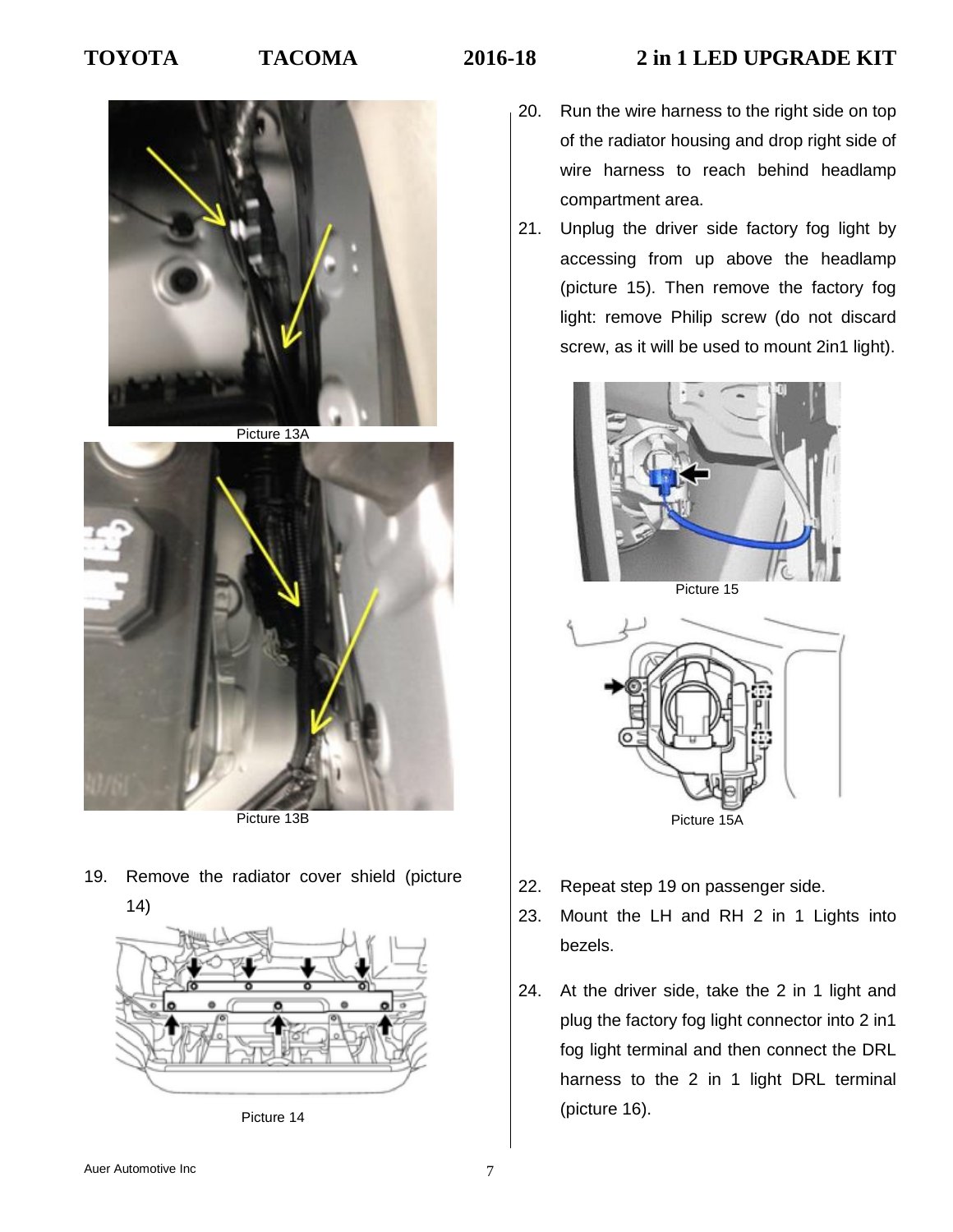# **TOYOTA TACOMA 2016-18 2 in 1 LED UPGRADE KIT**



- 25. Repeat process for passenger side.
- 26. Secure excess wires at both sides with wires ties (picture 17).



Picture 17

- 27. Reinstall all panels and radiator grill.
- 28. Reinstall negative battery cable and torque to 48 in-lbs
- 29. From up above the headlamp, adjust fog light aiming by following the procedure below.

# **Fog Light Aiming**

Traditional fog lights are usually mounted in the front bumper about 10-24 inches from the ground. There are two important issues to address when installing fog lights: the first is to minimize the amount of return glare into the drivers eyes, and the other is to minimize the glare into oncoming eyes. Both of these issues must be accomplished while putting as much light as possible on the road.

These fog weather light aiming instructions are suggestions taken from common practice and the S.A.E. standard J583. Some modifications to these instructions may be necessary to minimize glare.

Visual aim is made with the top of the beam 4 inches below the lamp center at 25 feet with the lamp facing straight forward (see picture 18)



Picture 18

**NOTE**: *Use only hand tools to adjust the fog light aiming screw. DO NOT use automatic tools, as they will damage the fog light*